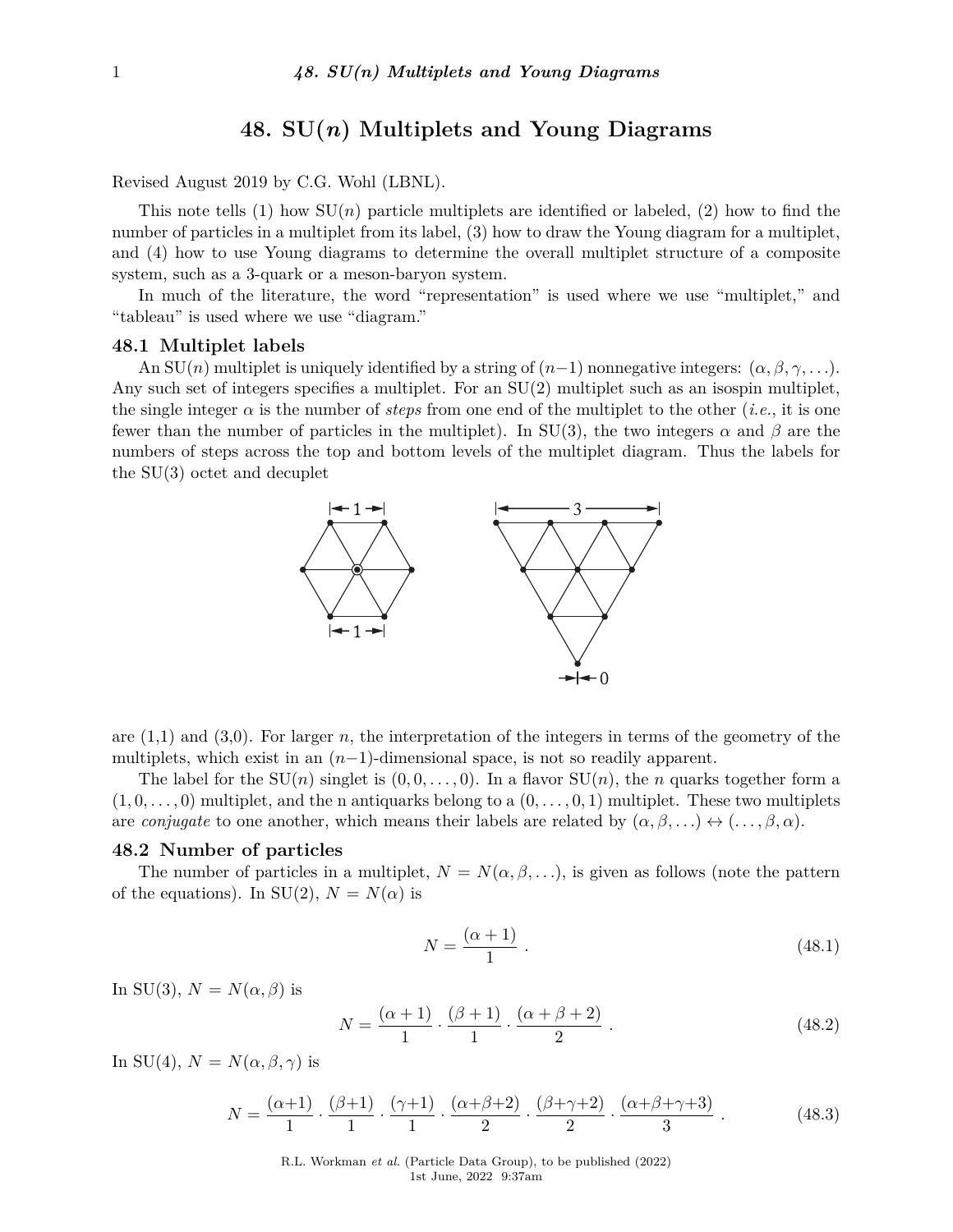Note that in Eq. (48.3) there is no factor with  $(\alpha + \gamma + 2)$ : only a *consecutive* sequence of the label integers appears in any factor. One more example should make the pattern clear for any  $SU(n)$ . In SU(5),  $N = N(\alpha, \beta, \gamma, \delta)$  is  $\frac{1}{\sqrt{2}}$  how to find the number of particles in a multiplet from its influence from its influence from its influence from its influence from its influence from its influence from its influence from its influence from  $\mathcal{A}$  young diagram consists of an array of boxes (or some other boxes (or some other boxes (or some other boxes (or some other boxes (or some other boxes (or some other boxes (or some other boxes (or some other boxes symbol) arranged in one or more left-justified rows, with each row

$$
N = \frac{(\alpha+1)}{1} \cdot \frac{(\beta+1)}{1} \cdot \frac{(\gamma+1)}{1} \cdot \frac{(\delta+1)}{1} \cdot \frac{(\alpha+\beta+2)}{2} \cdot \frac{(\beta+\gamma+2)}{2}
$$

$$
\times \frac{(\gamma+\delta+2)}{2} \cdot \frac{(\alpha+\beta+\gamma+3)}{3} \cdot \frac{(\beta+\gamma+\delta+3)}{3} \cdot \frac{(\alpha+\beta+\gamma+\delta+4)}{4} \tag{48.4}
$$

From the symmetry of these equations, it is clear that multiplets that are conjugate to one another have the same number of particles, but so can other multiplets. For example, the  $SU(4)$  multiplets  $(3,0,0)$  and  $(1,1,0)$  each have 20 particles. Try the equations and see. columns, it is clear that inuitipiets that are conjugate to one another equations, it is clear that if  $\Gamma$ 

## **48.3 Young diagrams**

A Young diagram consists of an array of boxes (or some other symbol) arranged in one or more *left-justified* rows, with each row being at least as long as the row beneath. The correspondence between a diagram and a multiplet label is: The top row juts out  $\alpha$  boxes to the right past the end of the second row, the second row juts out  $\beta$  boxes to the right past the end of the third row, etc. A diagram in  $SU(n)$  has at most *n* rows. There can be any number of "completed" columns of *n* boxes buttressing the left of a diagram; these don't affect the label. Thus in  $SU(3)$  the diagrams



represent the multiplets  $(1,0), (0,1), (0,0), (1,1),$  and  $(3,0)$ . In any  $SU(n)$ , the quark multiplet is represented by a single box, the antiquark multiplet by a column of  $(n-1)$  boxes, and a singlet by a completed column of *n* boxes.  $t_1, 0, 0, 0, 1, 0, 0, 0, 0, 1, 1, 0, 0$  and  $(3, 0)$ . In any  $SU(n)$ , the quark multiplet  $\text{res.}$ 

### **48.4 Coupling multiplets together**

The following recipe tells how to find the multiplets that occur in coupling two multiplets together. To couple together more than two multiplets, first couple two, then couple a third with each of the multiplets obtained from the first two, *etc*.

First a definition: A sequence of the letters  $a, b, c, \ldots$  is *admissible* if at any point in the sequence at least as many a's have occurred as b's, at least as many b's have occurred as c's, etc. Thus abcd and *aabcb* are admissible sequences and *abb* and *acb* are not. Now the recipe:  $\int$ and  $\int$ 

(a) Draw the Young diagrams for the two multiplets, but in one of the diagrams replace the boxes in the first row with a's, the boxes in the second row with b's, etc. Thus, to couple two SU(3) octets (such as the  $\pi$ -meson octet and the baryon octet), we start with  $\pi$  and  $\frac{a}{b}$ <sup>a</sup>. The unlettered diagram forms the *upper left-hand corner* of all the enlarged diagrams constructed below.

(b) Add the *a*'s from the lettered diagram to the right-hand ends of the rows of the unlettered (b) that the *a* b from the fettered diagram to the right hand ends of the rows of the differenced diagram to form all possible legitimate Young diagrams that have no more than one *a* per column. In general, there will be several distinct diagrams, and all the *a*'s appear in each diagram. At this stage, for the coupling of the two  $SU(3)$  octets, we have: to region<br>there is distinct diagrams, and all the a's appear in each diagrams,<br> $\Delta t A$ 



. (47.1) (c) Use the b's to further enlarge the diagrams already obtained, (c) Use the *b*'s to further enlarge the diagrams already obtained, subject to the same rules. Then throw away any diagram in which the full sequence of letters formed by reading *right to left* First full sequence of letters for left in the second row, *etc.*, is not admissible.

the motion, then the second row, etc., is not admissible.<br>(d) Proceed as in (c) with the *c*'s (if any), *etc*.  $\mathcal{O}(\mathcal{O})$